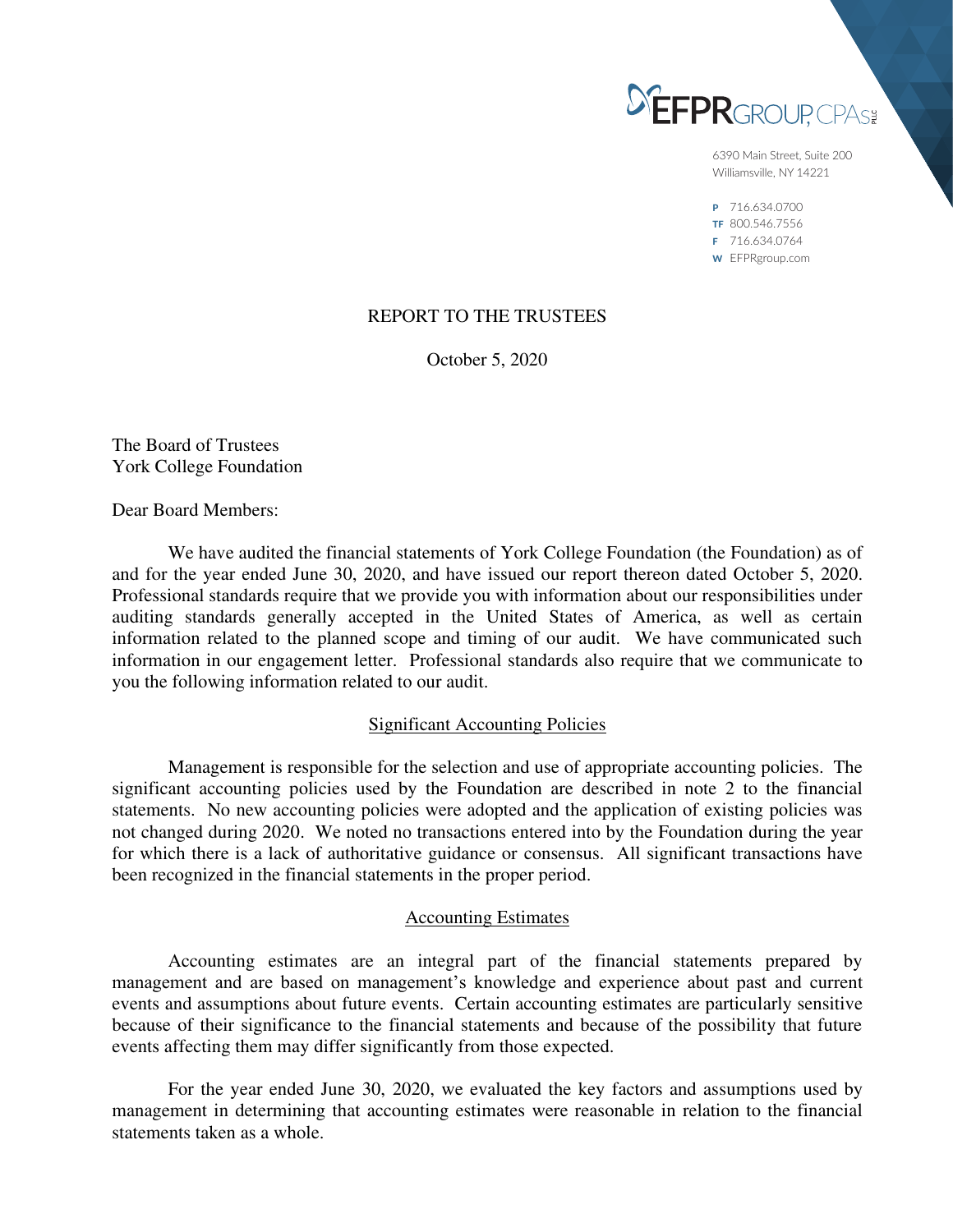The Board of Trustees York College Foundation Page 2

### Significant Disclosures

 Certain financial statement disclosures are particularly sensitive because of their significance to financial statement users. The most sensitive disclosures affecting the financial statements are the disclosures of investments in note 4 and the endowment funds in note 10.

### Difficulties Encountered in Performing the Audit

 We encountered no difficulties in dealing with management in performing and completing our audit.

### Corrected and Uncorrected Misstatements

 Professional standards require us to accumulate all misstatements identified during the audit, other than those that are clearly trivial, and communicate them to the appropriate level of management. There were no material uncorrected misstatements detected as a result of our audit procedures.

# Disagreements with Management

 For purposes of this report, a disagreement with management is a financial accounting, reporting, or auditing matter, whether or not resolved to our satisfaction that could be significant to the financial statements or the auditors' report. We are pleased to report that no such disagreements arose during the course of our audit.

# Management Representations

 We have requested certain representations from management that are included in the management representation letter.

### Management Consultations with Other Independent Accountants

 In some cases, management may decide to consult with other accountants about auditing and accounting matters, similar to obtaining a "second opinion" on certain situations. If a consultation involves application of an accounting principle to the Foundation's financial statements or a determination of the type of auditors' opinion that may be expressed on those statements, our professional standards require the consulting accountant to check with us to determine that the consultant has all the relevant facts. To our knowledge, there were no such consultations with other accountants.